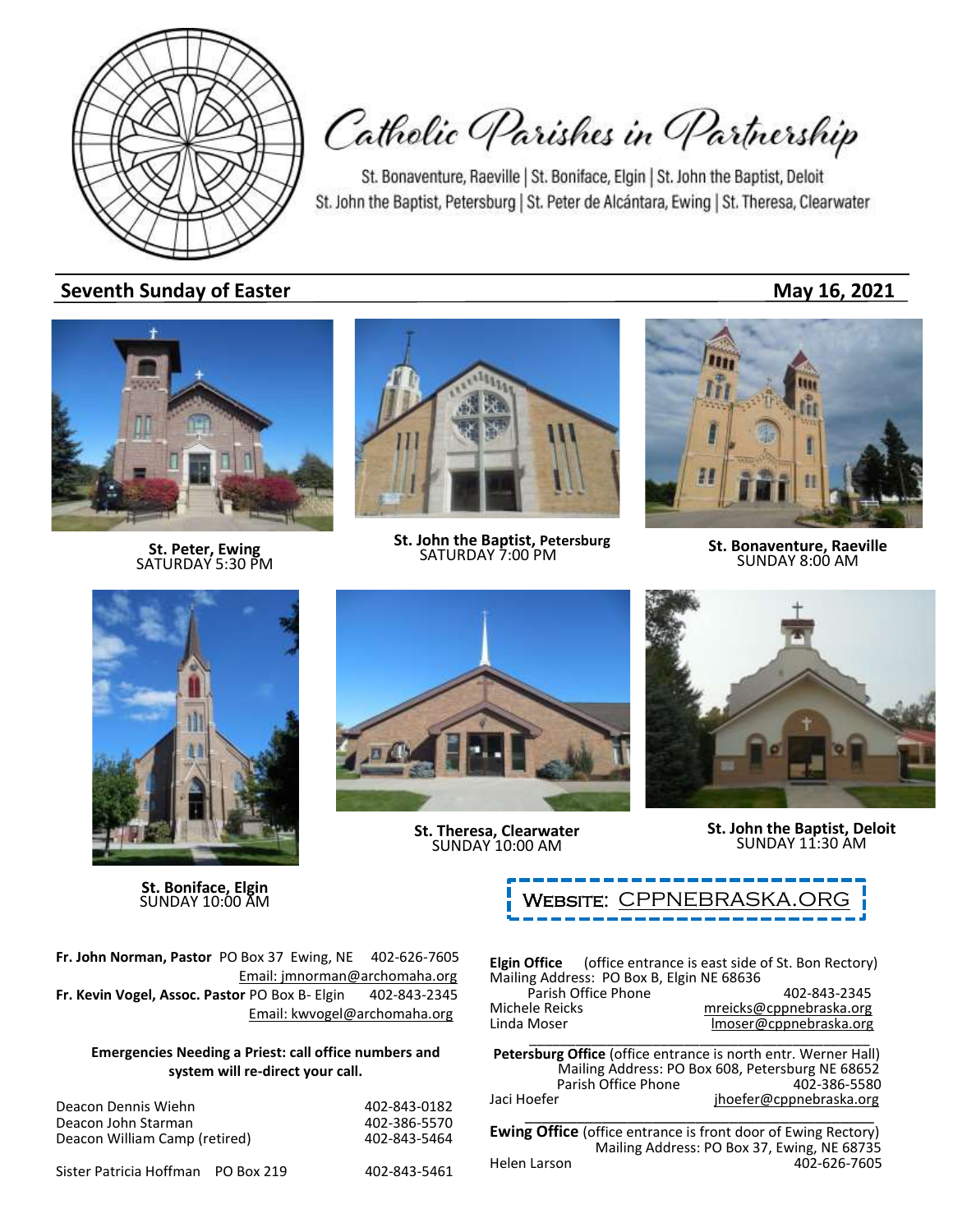# **St. Boniface Elgin**

| Financial Stewardship-St. Boniface-Elgin |                                          |
|------------------------------------------|------------------------------------------|
|                                          |                                          |
| Sunday (33 Env)<br>Children's Collection | \$2,857.40<br>\$7.50                     |
| Easter                                   | \$20.00                                  |
| Sunday Collection as of Fiscal Week 44   |                                          |
|                                          |                                          |
| Budgeted Total<br>Actual Total           |                                          |
| Amount Ahead                             | \$189,804.12<br>\$190,025.57<br>\$221.45 |
|                                          |                                          |

**St. Boniface, St. Bonaventure: Please Remember In Your Prayers:** Jolene Lichty, Terry Dinslage, Laurie Horn, Dave Shrader, Garrett Scholz, Brittney Waldrop, Denise Jamieson, Chris Stargel, Gary Preister, Adam Kester, Matt Golden, Pat Fredrickson, John Jamieson, John King, Janet Sorenson, Eric Heithoff, Barb Ziegler, Dave Schrad, Anonymous, Alan Weiss, Judy Stiemle, Leo Seger, Stephanie Hanzel, Fr. Craig Loecker, Vicky Kolterman, Ed Reiling. **Parishioners:** Neil Childers, Sally Beckman, Marie Cheatum, Loretta Zegers, Juan Hoefer, Pat Evans, Donna Mackel, Gene Heithoff, Delbert & Avis Heithoff, Kyle Warren, Karlene Moser, Mike Dvorak, Ann Beckman, Doris Kluthe, Anonymous, Bonnie Hoefer. **[Please let us know if name can be removed by calling 843-2345.]**

**ELGIN PRAYER LINE REQUESTS St. Boniface:** Call Mary Jane Boes 402-843-2379 or JoAnn Beckman 402-843-6287.



í

 **Coffee & Rolls** *in honor of* **Fr. Vogel's 10th Ordination Anniversary** Sunday, June 6 at 11:00 am St. Boniface Church Basement

We have Priest Appreciation Cards available at the Elain Parish Office. Please note that Fr. John's Ordination Anniversary is June 1<sup>st</sup> (8 yrs), and Sister Pat's anniversary of Profession of Vows is June 13.

### **St. Boniface School Calendar Lottery Winners:**

| 05-03-21   | Kyle & Garrett Peterson          | \$60.00  |
|------------|----------------------------------|----------|
| 05-04-21   | Kandi DeWisperlare               | \$60.00  |
| 05-05-21   | <b>Bob Veik</b>                  | \$60.00  |
| 05-06-21   | Ryan & Becky Lichtenberg         | \$60.00  |
| 05-07-21   | Ryan & Abby Lodge                | \$60.00  |
| 05-08-21   | Luke Henn                        | \$60.00  |
| 05-09-21   | JoAnn Dinslage                   | \$75.00  |
| $05-10-21$ | Hoefer Grandkids (Tom & Bonnie)  | \$60.00  |
| $05-11-21$ | <b>Brian Codr</b>                | \$60.00  |
| $05-12-21$ | Mark & Carole Tharnish           | \$60.00  |
| $05-13-21$ | Fr. David La Plante Ascension    | \$100.00 |
| 05-14-21   | <b>Brad Evans</b>                | \$60.00  |
| 05-15-21   | Rich Kinney Betty Getzfred B-Day | \$75.00  |
| 05-16-21   | Bart & Sandy Koinzan             | \$75.00  |
|            |                                  |          |



Please pray for the soul of St. Boniface parishioner, **Brian Mack,** who passed away. May his soul and all the souls of the faithful departed, In Sympathy through the Mercy of God, rest in peace. Amen.



**Flowers and memorials that you will be leaving at our cemetery for Memorial Day**, will need to be removed by the date listed below. Only flowers that are in the built-in vases or attached to the stone can remain on graves.

**St. Boniface Cemetery…………………by Monday, June 7**



## *You are Invited!* **Betty Getzfred Retirement Open House** Sunday, May 23 Elgin KC Hall 2:00–4:00 pm

**Mrs. Betty Getzfred's years of dedication in Catholic education will be celebrated as she is honored on her retirement at an open house.** *Please join us in saying "Thank You" and wishing her "Happy Retirement."*

*As part of the event, a video created by the school honoring her, will be shown. Featuring comments from teachers and students. It was first shown at the PJCC Awards program last week. The video will not be posted on social media, so this will mark the only time the public will be able to see it.*



**St. Boniface Elementary Spring Concert Tuesday, May 18th St. Boniface Gym 7:00 p.m. Everyone is invited.**

**Thank you to those who continue to donate their aluminum cans to St. Boniface School.** The last load brought us \$424.32. The can cart is located southwest of Pope John



School, in the parking lot and we ask that only aluminum cans are placed in there, (no pie tins, aluminum foil) and that bags are closed securely. Thank you to Joe Seier, Jim Getzfred and Dennis Wiehn who took care of this.



**We welcome John Paul Dwyer son of Thomas & Laura Dwyer who was baptized this weekend at St. Boniface Elgin**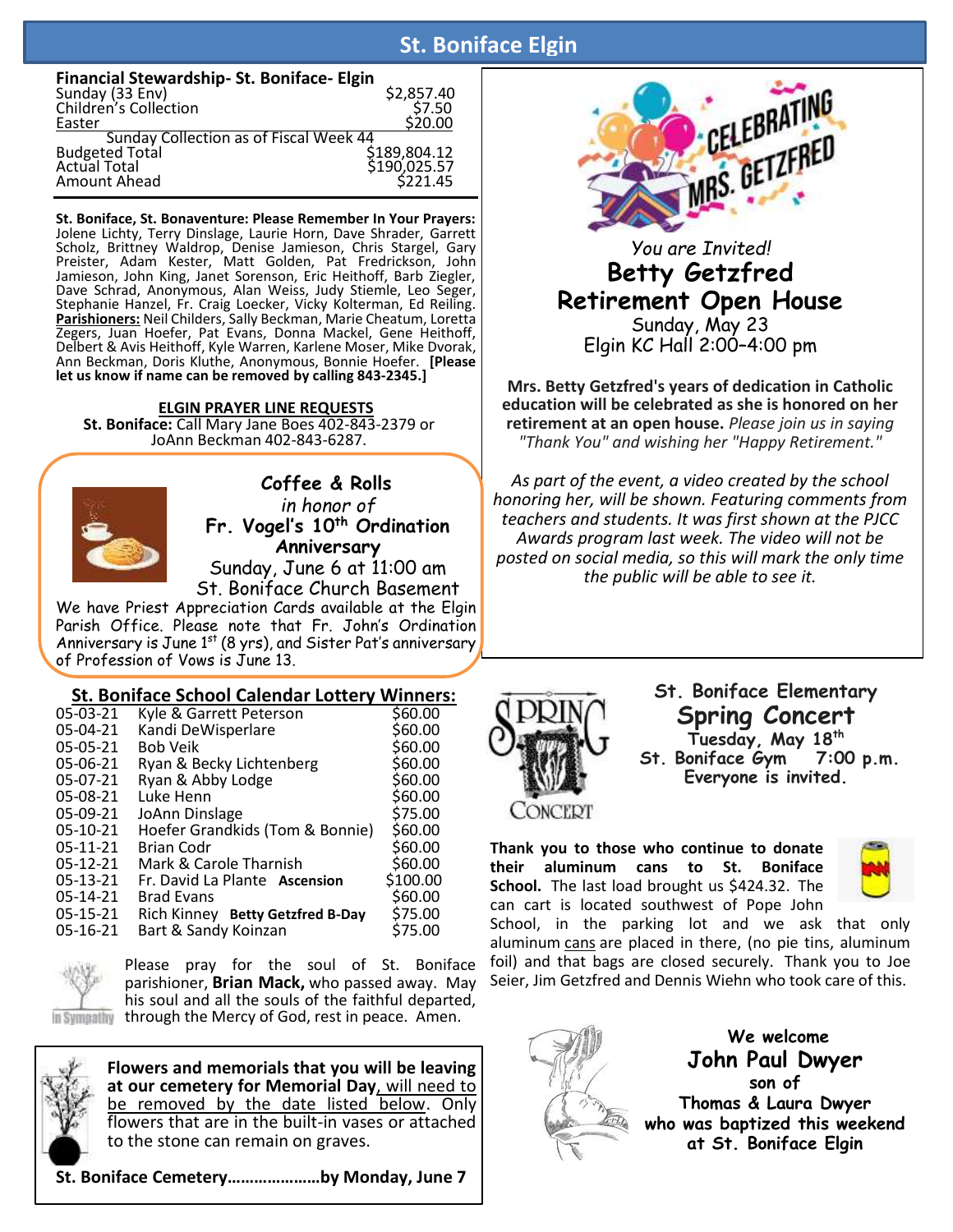# **This Week in Our Parishes…………**

| <b>Day</b> | Date     | <u>Time</u>           | Events                                                              |
|------------|----------|-----------------------|---------------------------------------------------------------------|
| Sunday     | May 16   |                       | St. John's Deloit Luncheon Honoring Senior Graduate / First         |
|            |          |                       | Communicants (following 11:30 am Mass)                              |
| Monday     | May 17   | $8:00$ pm             | St. John's Rosary & Meditation/Private Prayer (note change of time) |
| Tuesday    | May 18   | Noon                  | Bulletin Deadline for the May 23 Bulletin and June Calendar Items   |
| Tuesday    | May 18   | $10:00$ am            | FINAL Online Reflections with Fr. John                              |
| Tuesday    | May 18   | $11:00$ am            | St. Boniface PreK Program at St. Boniface Church                    |
| Tuesday    | May 18   | $3:40 \text{ pm}$     | St. Boniface School (Dismissal for Summer Break)                    |
| Tuesday    | May 18   | $7:00 \text{ pm}$     | St. Boniface School Spring Concert at St. Boniface Gym              |
| Wednesday  | May 19   | 5-5:30 pm             | Confessions at St. Boniface Church                                  |
| Thursday   | May 20   |                       | St. Boniface Circle 1 Cleans Church (at time that works for you)    |
| Thursday   | May 20   | $7:30$ pm             | St. John's Petersburg Parish Council Meeting                        |
| Friday     | May $21$ | Noon                  | Pope John Dismisses for Summer Break                                |
| Friday     | May 21   | $6:00 \text{ pm}$     | Wedding Rehearsal at St. Boniface Church                            |
| Sunday     | May 23   | $2 - 4:00 \text{ pm}$ | Betty Getzfred's Retirement Open House at Elgin KC Hall             |

# **St. Peter's St. Theresa's St. Theresa's** St. John's Deloit



May 9: \$723.00: \$1,114.00 Catholic Communication: \$40.00 Cemetery Care: \$40.00

> **St. John's Deloit**<br>May 9: \$905.00 Good Fric Good Friday: \$20.00 Pennies from Heaven: \$49.56

#### **St. Theresa's** May 9: \$1,016.00

#### **FOR ALL HAVING SPECIAL NEEDS**

**St. Peter's**: Andy Rotherham, Bob Walnofer, George Wright, Nicki Dougherty, Donna Knapp, Anslee Ostergard, Kathi Retwisch, Steve Koenig, Butch Sojka, Sister Joseph, Jeanette Tomjack, Sharon Ward, Yvonne Duggan, Marie Vandersnick and Myra (Rotherham) Schwebel.

**St Theresa's:** Olivia Anderson, Leo Starman, Nate Thiele and Adam Kester.

**St. John's:** Waylan Dicke, Jason Ratzloff, Keith Palmer, Darlene Schueth and Carl Ernesti.

### **PRAYER LINE REQUESTS**

**St. Peter-Ewing:** Lavonne Sisson 402-626-7755 **St. Theresa-Clearwater:** Teresa Kester 402-750-0262 **St. John the Baptist-Deloit:** Jeanne Knievel 402-929-0847





Please pray for the soul of **Lucy Allemang** of Neligh who passed away. Lucy is the mother of parishioners Chris (Gary) Bolling, Pam (Marvin) Klabenes, Janette (Marty) Kerkman

and Mary (Gary) Bartak, and grandmother to many in our parishes. May her soul and all the souls of the faithful departed, through the Mercy of God, rest in peace. Amen.

## **Fr. Steven Stillmunks Retiring**

After 44 years as a priest in the Archdiocese of Omaha, Fr. Steve Stillmunks is retiring and will be moving to Florida. St. Robert Bellarmine will be saying good-bye at their annual parish picnic and they are extending an invitation to his former parishioners to come and wish him well. There will be Mass Saturday, June 5, 2021 at St. Robert Bellarmine Church, 11802 Pacific Street followed by a Picnic from 5-8:30 pm. There will be a short program starting at approximately 6:30 pm and be about 10-15 minutes wishing a happy retirement. There will be food, beer & margarita's, DJ, games for you to enjoy. If you cannot attend, but wish to send him a card, please do so at the parish address:

**Fr. Steven Stillmunks 11802 Pacific Street Omaha, NE 68154**

# **General News**

**May 23 is the collection for the Catholic Communications Campaign.** This campaign connects people with Christ, here and around the world in developing countries, through the internet, television, radio and print media. Fifty percent of funds collected remains in our diocese to fund local communications efforts such as radio and television programming and diocesan publications. Your support helps bring the Mass to shut-ins too! Donation envelopes are in your packet.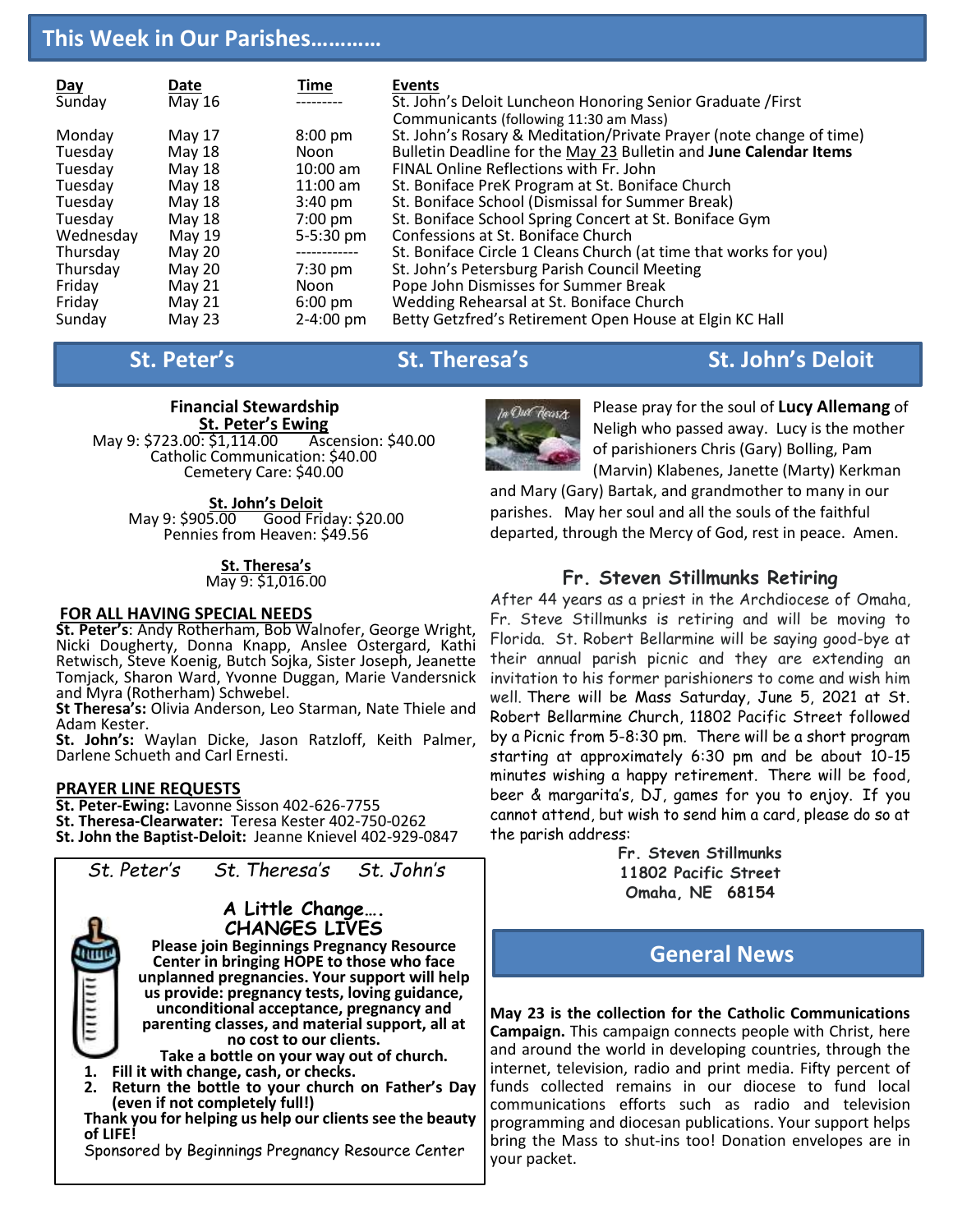# **Mass Intentions for the week………**

| Location       | Day       | Date          | Time              | <b>Intentions</b>                                                     |  |  |
|----------------|-----------|---------------|-------------------|-----------------------------------------------------------------------|--|--|
| (SBE)Elgin     | Monday    | May 17        |                   | No Communion Service                                                  |  |  |
| (SBR) Raeville | Tuesday   | May 18        |                   | No Mass                                                               |  |  |
| (SBE) Elgin    | Tuesday   | May 18        | $8:15$ am         | +Leonard Beckman<br>by SB All Grades                                  |  |  |
| (SPE) Ewing    | Tuesday   | <b>May 18</b> | $8:30$ am         | +Leonard Beckman                                                      |  |  |
| (SBE) Elgin    | Wednesday | May 19        | $8:15$ am         | +Fred & Cecilia Kerkman Family                                        |  |  |
| (SJP) Petersb. | Wednesday | May 19        | $10:30$ am        | +Norman Henn                                                          |  |  |
| (STC) Clearw.  | Wednesday | May 19        | $8:30$ am         | +Clarence & Jo Halbur Families                                        |  |  |
| (SJD) Deloit   | Thursday  | May 20        |                   | No Mass                                                               |  |  |
| (SBE) Elgin    | Thursday  | May 20        | $8:15$ am         | +Jim & Paul Eischeid<br>by PJ 7 <sup>th</sup> Grade; Cele: Fr. Norman |  |  |
| (SPE) Ewing    | Thursday  | May 20        | ----------        | No Mass                                                               |  |  |
| (SJD) Deloit   | Friday    | <b>May 21</b> | $8:30$ am         | +Arlene Mather                                                        |  |  |
| (SBE) Elgin    | Friday    | May 21        | $7:20$ am         | +Dorothy Heithoff                                                     |  |  |
| (SBE) Elgin    | Saturday  | May 22        | $2:00$ pm         | Wedding of Ty Klabenes/Sharla Schindler                               |  |  |
| (SPE) Ewing    | Saturday  | May 22        | $5:30 \text{ pm}$ | +Jeff Orender                                                         |  |  |
| (SJP) Petersb. | Saturday  | May 22        | $7:00 \text{ pm}$ | +Peggy Temme                                                          |  |  |
| (SBR) Raeville | Sunday    | May 23        | $8:00$ am         | +John Werner                                                          |  |  |
| (SBE) Elgin    | Sunday    | May $23$      | $10:00$ am        | +Fr. Marvin Boes                                                      |  |  |
| (STC) Clearw.  | Sunday    | May $23$      | $10:00$ am        | +Sam & Joan Stearns                                                   |  |  |
| (SJD) Deloit   | Sunday    | May 23        | $11:30$ am        | For the People of Our Parishes                                        |  |  |

**The final Livestream Sunday Mass was May 16.** *For those without internet, EWTN and News Channel Nebraska has televised Masses on their TV Schedules.* 

**On Tuesday, May 17, Fr. Norman is offering his final streamed Liturgy of the Word/Daily Reflections at 10:00 am.**

| Liturgical Schedule for Sunday, May 22-23, 2021                                   |                                   |                                                              |                                                          |                                             |                    |                    |                                                                                                                     |
|-----------------------------------------------------------------------------------|-----------------------------------|--------------------------------------------------------------|----------------------------------------------------------|---------------------------------------------|--------------------|--------------------|---------------------------------------------------------------------------------------------------------------------|
| Weekend                                                                           | <b>Servers</b>                    | <b>Ushers</b>                                                | Greeters-Elg.<br>Rosary Ldrs-Rae.<br>Money Counters-Pet. | Gift<br><b>Bearers</b>                      | Lectors            | <b>Music</b>       | <b>E.M.H.C.</b><br><b>No Precious Blood</b><br>*To the Homebound                                                    |
| Saturday<br><b>MAY 22</b><br>5:30 pm<br><b>St. Peter's EWING</b>                  | Michael<br>Koenig                 | Ed Nordby<br>Mike Thramer                                    |                                                          |                                             | <b>Pat Ruther</b>  | Follow<br>Schedule | <b>Greg Thramer</b>                                                                                                 |
| <b>Saturday</b><br><b>MAY 22</b><br>$7:00$ pm<br>St. John's<br><b>PETERSBURG</b>  | Ella &<br>James<br>Fogleman       | <b>Wally Scholl</b><br>Larrý Zegers                          | Rosary Leaders<br>Randy Ketteler<br>Myron Seier          |                                             | Cindy Temme        | Guitar<br>Group    | Deacon John Starman                                                                                                 |
| Sunday<br><b>MAY 23</b><br>$8:00$ am<br><b>St. Bonaventure</b><br><b>RAEVILLE</b> | Lexi Bode<br>Kaiden<br>Bode       | <b>Bryan Bode</b><br>Jake<br>Grundmayer                      | Rosary Leaders<br>Ken & Joyce<br>Reestman                | Ted $\&$<br>Tammy<br>Bode                   | Joyce Pelster      | Paul<br>Kuhlman    | Harlie Bode                                                                                                         |
| Sunday<br><b>MAY 23</b><br>$10:00$ am<br><b>St. Boniface ELGIN</b>                | Amelia<br>Borer<br>Eliza<br>Borer | Dave Hoefer<br>Gary Hoefer<br>Macaib<br>Hoefer<br>Lee Kluthe | Karen Eischeid-W<br>Ron & Linda<br>Eischeid-N & S        | John &<br>Tracy<br><b>Beckman</b><br>Family | Linda<br>Kerkman   | Laura<br>Ruge      | Pastor, Deacon Dennis<br>to the Homebound:<br>*Dave & *Janice Eischeid,<br>*Michael & *Jennifer<br><b>Brockhaus</b> |
| Sunday<br><b>MAY 23</b><br>$10:00$ am<br>St. Theresa's<br><b>CLEARWATER</b>       | Julie<br>Olivan                   | Kevin<br>Riffscher<br>Dean Thiele                            |                                                          | -----------                                 | Deb Schlecht       | Follow<br>Schedule | Duane Kester                                                                                                        |
| Sunday<br><b>MAY 23</b><br>$11:30$ am<br>St. John's DELOIT                        | Noah<br>Schmidt                   | Steven Bartak<br>Allen Schueth                               |                                                          |                                             | Charley<br>Mlnarik | Follow<br>Schedule | Lisa MInarik                                                                                                        |

**General Dispensation from obligation to participate in Sunday Mass will be ending** *effective the weekend of Pentecost* on **May 22-23, 2021.** While the responsibility to participate in Sunday Mass rest with each of us, there are persons who may consider themselves excused under certain circumstances. Those who are prevented from attending due to advanced age, sickness, disability or some other serious reasons are excused.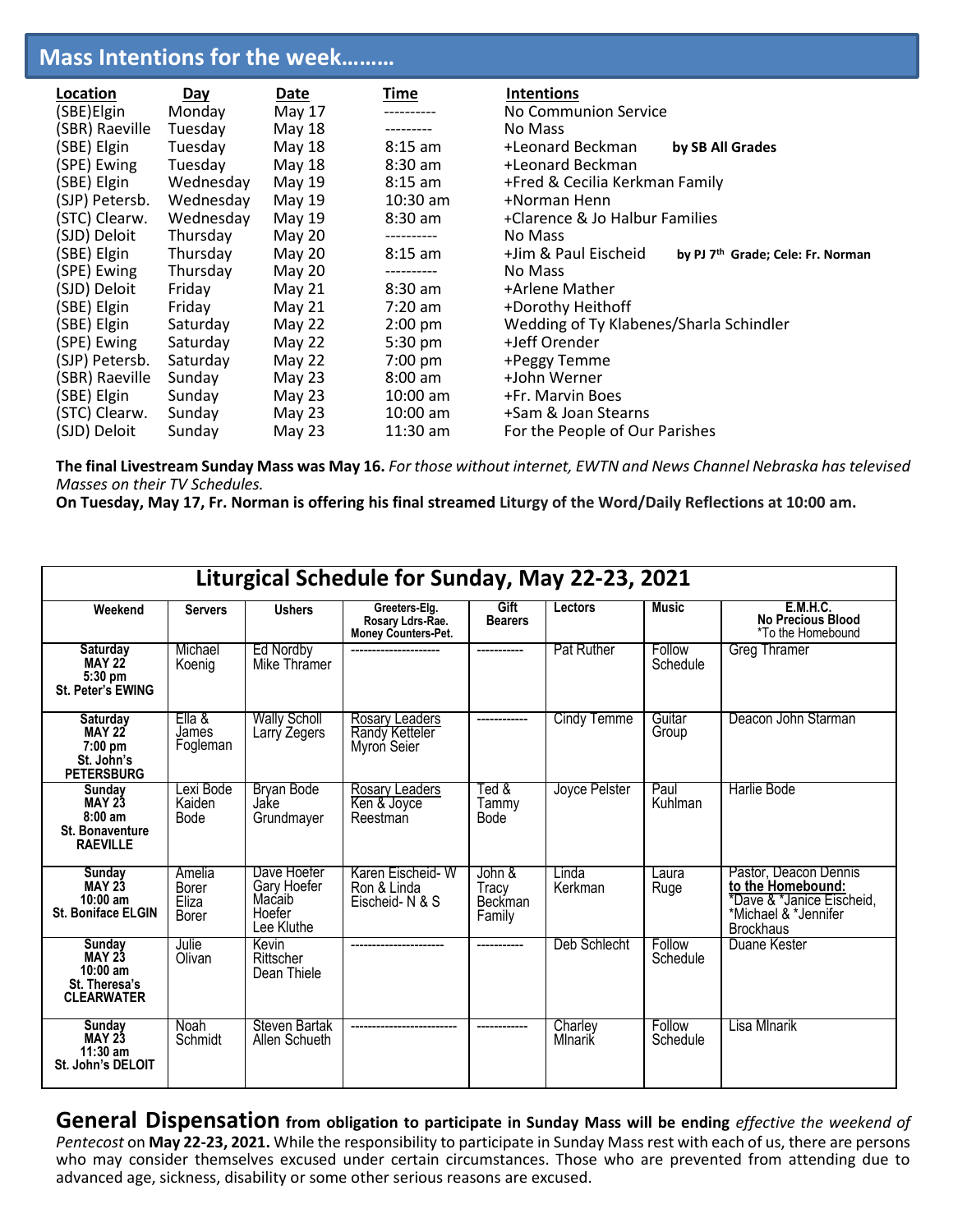# **St. John's Petersburg YOUTH News**

**Financial Stewardship St. John's – Petersburg**  Adult: \$862.50 Loose: \$194.00

**Petersburg Prayer Line Requests for St. John the Baptist:** Call Kathy Koch 402-386-5481 or Kelly Starman 402-386-5570.



**NOTE: Please disregard the Altar Society Dues envelope that came in the envelope packets last month, if you already paid your dues.**

### **FR. GARY OSTRANDER CELEBRATES 50 YEARS!**

Fr. Gary Ostrander will celebrate his Golden Jubilee this month! He is a native of Norfolk, Nebraska and was ordained to the priesthood by Archbishop Daniel Sheehan 50 years ago, on May 29th, 1971. He has worked tirelessly serving at many parishes over the years including in Norfolk, Petersburg, St. Helena and West Point; in Omaha at Holy Cross, St. Peter's, Mary Our Queen, St. Gerald's, and finally, St. Patrick's-Elkhorn. He officially retired in 2016 but continues to assist with providing Sacramental help all over the diocese. He does get in a little golf now and then as well! He served from 1984-1988 at St. John the Baptist, Petersburg. We invite all who have known him and have been touched by his ministry over the years to send a note or card to congratulate him on 50 years as a priest. Please send the cards addressed to:

**Fr. Gary Ostrander St. Patrick's Church 20500 W. Maple Rd. Elkhorn, NE 68022**

# **St. Bonaventure Raeville**

#### **Financial Stewardship St. Bonaventure Raeville**

| Sunday Collection (13 Env.)            | \$1,210.50  |
|----------------------------------------|-------------|
| Children Collection                    | \$17.75     |
| Sunday Collection as of Fiscal Week 44 |             |
| <b>Budgeted Total</b>                  | \$44,862.84 |
| <b>Actual Total</b>                    | \$49,261.79 |
| Amount Ahead                           | \$4,398.95  |
|                                        |             |

#### **PRAYER LINE REQUESTS**

**St. Bonaventure**: Call Mary Ann Fangman 402-843-6129 or Diane Scholl 402-386-5256

# **NOTICE**

**Flowers and memorials that you will be leaving at our cemetery for Memorial Day**, will need to be removed by the date listed below. Only flowers that are in the built-in vases or attached to the stone can remain on graves.

**St. Bonaventure Cemetery……………by Monday, June 7**



Registrations Due! JC Camp

**Wed-Sun, May 26-30, 2021** at Tintern Retreat Center **Camp is for current 8th and 9th Graders (9 th included since we couldn't have it last year).**

**Registration forms are in the back of your church or at the Elgin Parish or School Office and also can be emailed to you by requesting a form at 402-843-2345.**

Parents: this camp is designed for those who will be freshman or sophomore this fall, a very vulnerable and changing time in their lives, where they are looking for answers and guidance in making good moral decisions. Nothing or no one can take the place of a parent guiding and instilling good moral values in their children's lives. This camp gives them an opportunity to develop a support system to help them live out those values. Being Christian is not just something we do on Sundays but should be practiced in our lives every day. These ideals are shared at camp with practical ways of applying them to our families, at home, at school, at church, on the basketball court or ball field, and many other places, learning with their friends and making new friends. These goals are achieved through the talks given throughout the week by the spiritual director, adult and junior counselors. Two or three talks are given each day, which set the theme for that day and the activities that follow.

**Some of the topics are:** *\*Planning the daily mass \*Who Am I \*What is a friend \*Exploring the influences of peer pressure \*Realizing the effects of drugs, alcohol, and pornography \*Chastity and abstinence \*Choices we make \*The cost of being like Christ \*Taking time with our greatest Friend \*Discover growth from problems in life \*Finding practical ways to apply Christian values to life from experiences at camp*

**Time is spent outdoors, engaged in sand volleyball, basketball, softball, soccer, hikes on the 30 plus acres, where woodlands and wildlife abound.** There is a designated time for crafts each day as well. The evenings are spent around the campfire. For questions about JC Camp, call Deacon Paul Weeder at 402-741-1353.

### **Parishioners—can you help out?**

1.PARISHIONERS**—can you volunteer a day with light help in the kitchen setting out food, making drinks, etc.? Help is especially needed on Wednesday, Friday or Sunday. Please call Barb Olson 402-741-0374 or email her at barbolson1122@gmail.com if you can help one day or part of a day. Thank you!** *Please call Roberta 308-370-6861 or Barb at 402-741-0374, to help out.*

2. **Cash donations are being sought for cost of food and supplies.** *Donations can be brought or mailed to the Elgin Parish Office, marked "JC Camp".*